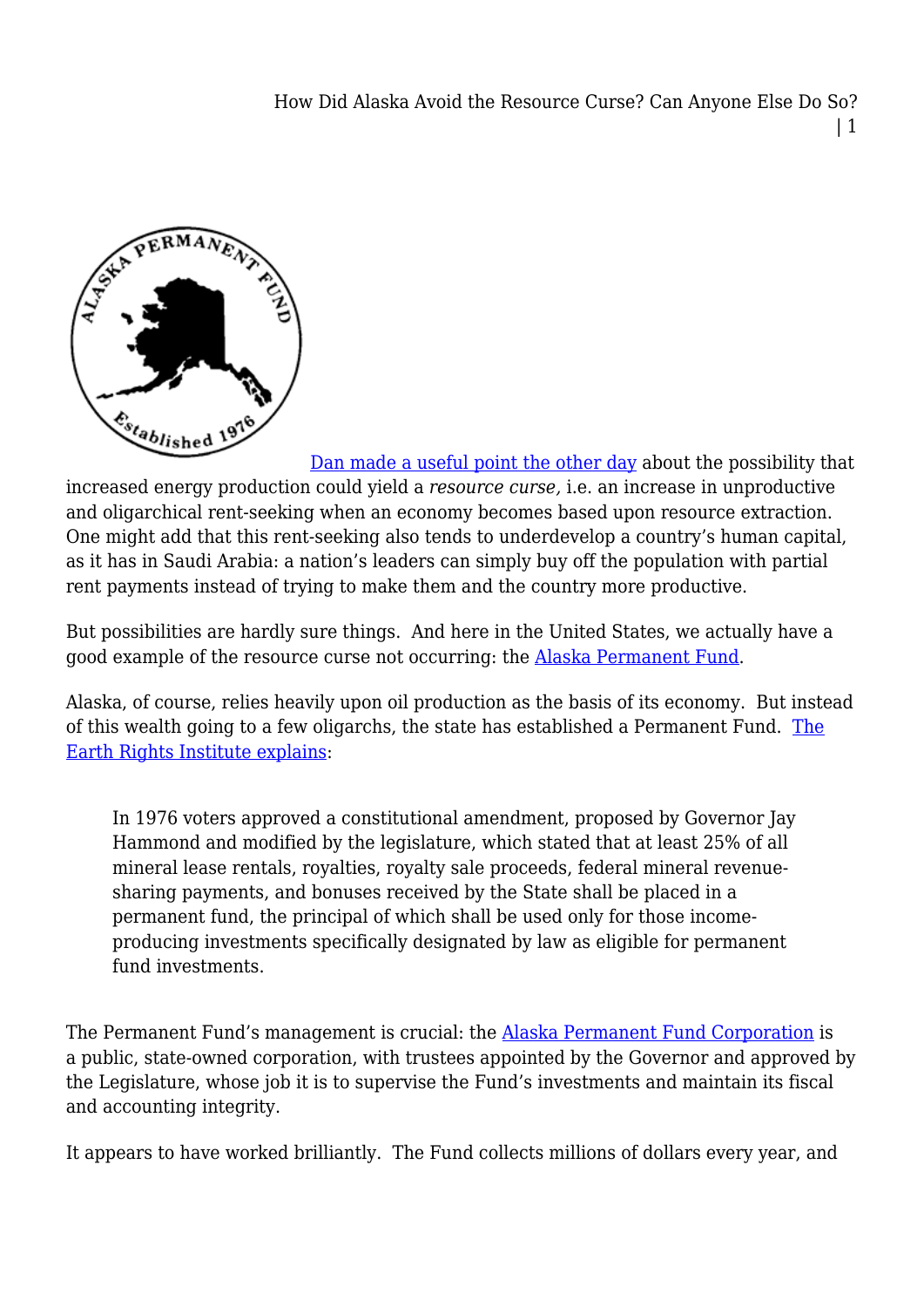despite the pleas of Alaska's politicians, it usually distributes a "dividend" to every Alaskan each year depending upon revenue. I might argue that it is better to spend the money on public goods, but the point is that the Alaskan public has decided it according to its wishes, not according to corrupt and oligarchic politicians.



Never Mind About Public Goods

All very well and good. But it doesn't really answer the question: how did it happen politically? Any corrupt government can set up any number of "public corporations" that proceed to steal public assets into private pockets.

The answer appears to lie in those informal institutions of governance that ensure that some things "just aren't done". Elites agree to resist the temptation for political and/or economic advantage in order to make the system work. You don't play around with the Permanent Fund's books. You don't declare that the Fund is out of money when it isn't. If you do, then the DA or the Attorney General will not look the other way when you offer her a bribe. These social norms are actually enforced. How does that happen?

We don't really have a good answer to this question. [Daron Acemoglu and James Robinson](http://whynationsfail.com/) [have made a big splash recently](http://whynationsfail.com/) by insisting that nations succeed because of better political